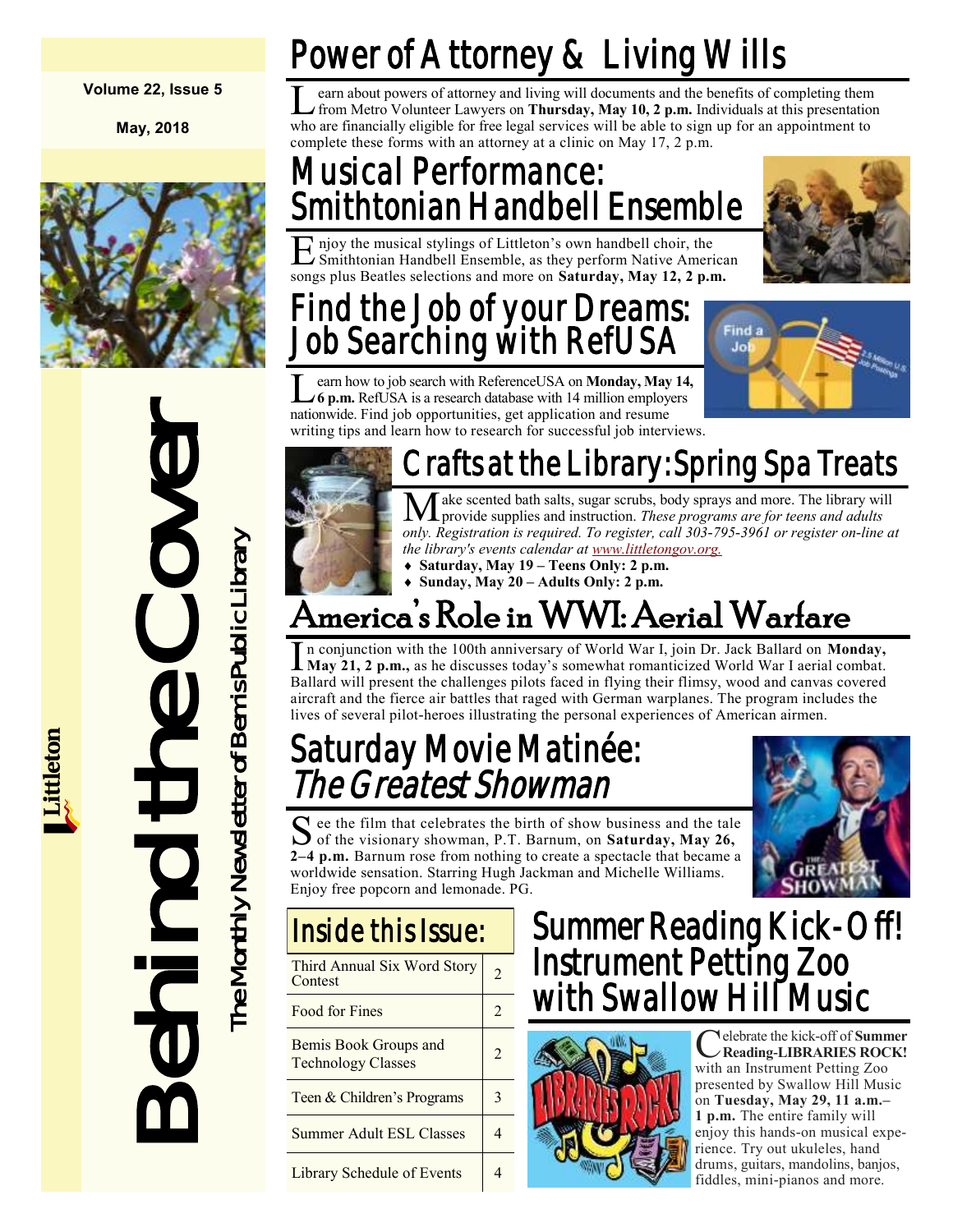

**prizes.**

E nter the third annual Six Word Story Contest by May 15 and you could win a cash prize! Nine cash prizes will be given out to

you could win a cash prize! Nine cash prizes will be given out to winners in three age categories: Adult (age 19+), Teen (age 12-18), and Children (age 6-11). Fifty dollars will be awarded to the first place winner in each age category, thirty dollars to the second place winner and twenty dollars to the third place winner. Enter at the library or online at [bemis.ent.sirsi.net.](https://bemis.ent.sirsi.net/client/en_US/default/?)

#### **Six Word Story Contest Rules**

- Story must contain only six words.
- Story must be your original work.
- Story may contain only one contraction, such as I'm or can't.
- Each contestant may submit up to three six word stories.
- Stories must be submitted by May 15, 2018
- Entries must include contestant's full name and telephone number.
- By entering the Six Word Story Contest, you give the Bemis Public Library rights to post your story and name in the library's media outlets.

Entries will be judged by award-winning author Mark David Gerson. Gerson is the author of 15 books and has conducted writing workshops throughout the United States. **Winners will be announced at our Summer Reading Kick-Off event on Tuesday, May 29, 10 a.m.** at the library. *One story. Six words. Good luck!*

## Food for Fines

Food For Fines is back! During May, the library<br>will accept non-perishable unexpired food items will accept non-perishable unexpired food items to pay for overdue fines. One item of food equals one overdue fine erased! *Please note* that this applies to overdue fines only, not charges for lost or damaged items. Donations support Inter-Faith Community



Services which serves people living in western Arapahoe

County and northern Douglas County as well as unincorporated areas of Arapahoe County.

#### Book Groups at Bemis

 $\overline{J}$  e have a variety of Book Groups that meet throughout the month. Choose a group that suits your interests and join us for some stimulating discussions.

#### **Senior Book Club First Monday of each month at 2 p.m.**

**May 7:** *Tender is the Night* by F. Scott Fitzgerald Set on the French Riviera in the late 1920s, *Tender Is the Night* is the tragic romance of the young actress Rosemary Hoyt and the stylish American couple Dick and Nicole Diver. **June 4:** *Discovery of Witches*

by Deborah Harkness Deep in the stacks of Oxford's Bodleian Library, young scholar Diana Bishop unwittingly calls up a bewitched alchemical

manuscript in the course of her research. Descended from an old and distinguished line of witches, Diana wants nothing to do with sorcery so she banishes the book to the stacks. The book's discovery, however, sets a fantastical underworld stirring and hordes of demons, witches and vampires soon descend upon the library. Diana is the only one who can break their spell.

 **Monday Evening Book Group Third Monday of each month at 7 p.m. May 21:** *The Man Who Spoke Snakish*

by Andrus Kivirähk In this imaginative story set in a fantastical version of medieval Estonia, a boy is tasked with preserving ancient traditions in



the face of modernity. The boy, Leemet, lives with his hunter-gatherer family in the forest and is the last speaker of the ancient tongue of snakish, a language that allows its speakers to command all animals.

**June 18:***The 100-Year-Old Man Who Climbed Out the Window & Disappeared* by Jonas Jonasson

Desperate to avoid his  $100<sup>th</sup>$ birthday party, Allan Karlsson

climbs out the window of his room at the nursing home and heads to the bus station, intending to travel as far as his pocket money will take him. But a spur-of-the-moment decision to steal a suitcase from a fellow passenger sends Allan on a strange journey involving, criminals, cash and an elephant.

## Technology Classes

Bemis has 24 Internet access computers on the lower level of the library, plus another seven located in the Children's Room for use by our patrons in fifth grade and younger. Free Wi- Fi is



available throughout the library.

We also offer free computer and Internet classes on a regular basis. To learn about or register for an upcoming class and/or group use of our computer lab, call the library at 303-795-3961. You also may register for classes online through the Library Main Calendar at [www.littletongov.org.](https://www.littletongov.org/city-services/city-departments/bemis-library/library-events-calendar/-selcat-157/-curm-5/-cury-2018) **Classes are held from 9:30–11 a.m.**

#### **Mon., May 7: Gmail Basics**

Learn the ins and outs of this free email service from Google. We'll go over reading, sending, forwarding and replying to emails as well as attaching files and downloading attachments. *Registration required.* **Prerequisites:**Computer basics (familiarity with keyboard and mouse) and Internet basics (knows how to navigate a web browser).

 **Mon., May 14: Beginning MS PowerPoint** Learn how to create and edit a PowerPoint presentation. We will go over adding slides, changing themes, adding pictures and clipart and changing the color scheme. We also will cover how to print slides in different layouts. *Registration required.* **Prerequisites:**Computer basics (knows how to use the keyboard, how to right and left click on the mouse) and beginning Microsoft Word (knows how to copy and paste, how to save, and basic formatting).

 **One-on-One Technology Help: Wednesdays, 1:30–3 p.m.** *Registration required for one-on-one*

*appointments.* Sign up for a 30-minute individualized tech appointment with a librarian to get help with anything from smartphones and tablets to signing up for an email address.

 **Open Computer Lab: 9:30–11 a.m.** *Every* **Thursday morning.** *No registration required.* Get answers to all of your computer-related questions every Thursday morning from 9:30–11 a.m. in the library's Computer Lab. Practice your computer skills and have a little one-on-one time with a computer class instructor. Bring your smartphone or tablet and receive individual help downloading ebooks and eaudiobooks to your device.

#### Wireless Printing Now Available at Bemis

E njoy the convenience of wireless printing from your laptop, tablet or smartphone with Bemis' new Mobile Printing Service.



Your documents will print to the library's printers from anywhere in the library. Printing is available in black for \$.10 per page and in color for \$.50 per page.



**JISCOVERY** or WITCHES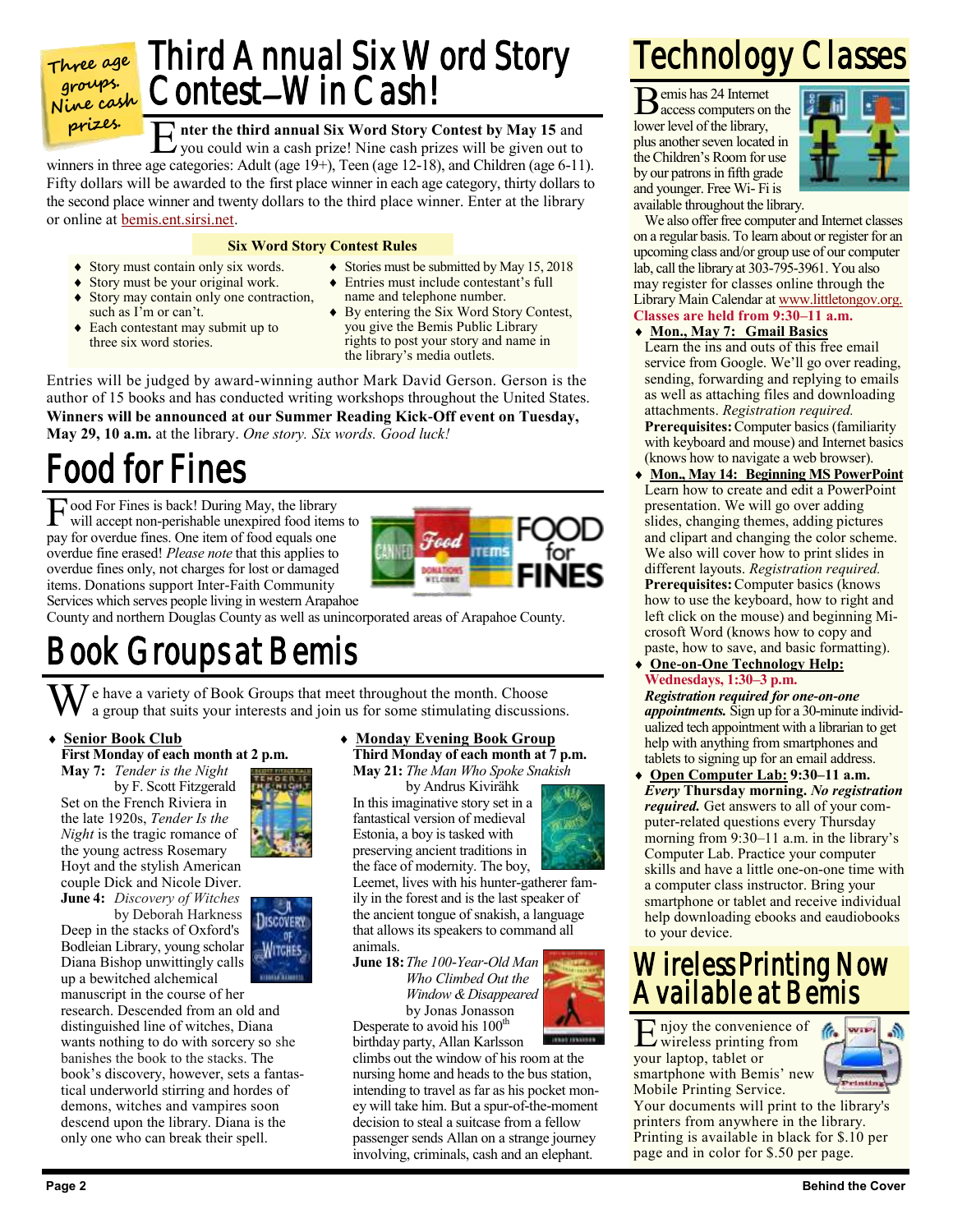

F or more information, call the library at 303-795-3961 and ask for the Teen Deck or send an email to [libem@littletongov.org.](mailto:libem@littletongov.org.)

 **Teen Movies First Saturday of the month @ 2 p.m. May 5:** *Jumanji: Welcome to the Jungle,* PG-13

**Teen Advisory Group** 



**(TAG) Fourth Friday of the month @ 3:30 p.m.**

**May 25:** Summer Reading Kick-Off

#### Board Game Friday

Play board games in the library after-hours<br>on Friday, May 11, 4–7:30 p.m.\* on **Friday, May 11, 4–7:30 p.m.\***



Each month we'll feature a new game although all of our board games will be available to play. Snacks will be provided. **\****This is an after-hours event. Participants must arrange for a ride home at 7:30 p.m. No registration required.*

#### (Almost) Summer Break Celebration

The end of the school year is in sight, an you deserve a break! Come by for pophe end of the school year is in sight, and

corn, root beer floats and a screening of *Ferris Bueller's Day Off*  (PG-13) on **Fri., May 18, 3–5 p.m.** While you're here, get a sneak peek at some of the cool things we're doing for the Summer



Reading Program. *No registration required,*  however, we're not sure how long the root beer is gonna last, *so get here early*!

#### Craft Class: Spring Spa Treats

Get yourself ready for summer fused bath salts, sugar et yourself ready for summer fun. scrubs, body sprays and more on **Saturday, May 19, 2 p.m.** These make fantastic gifts for new graduates or wonderful ways to spoil yourself. *Registration is required. To register, call 303-795-3961 or register on-line at the library's events calendar at [www.littletongov.org.](https://www.littletongov.org/city-services/city-departments/bemis-library/library-events-calendar/-curm-5/-cury-2018/-selcat-97)*

# Children's Programs





#### op-in Crafts

S top by the Children's Room on Tuesday, May 8 anytime between 10:30 a.m. and not for some make and take crafty fun. For children ages 3 and up. No reservations needed. top by the Children's Room on **Tuesday, May 8 anytime between 10:30 a.m. and noon** 

## **Bodies at Bemis**

 $\overline{\mathsf{J}}$ oin us on **Saturday, May 12, 11–11:30 a.m.** and **Thursday, May 17, 10–10:30 a.m.** for music, movement, games and fun as we move, groove and grow at the library. For ages 2–6 and their caregivers. No reservations needed.



# Budding Artists

A pril showers bring May flowers. Create your own blooming picture on **Wednesday, May 16, 10–10:30 a.m.** For ages 1–3 and their caregivers.

## Books, Music & Art

Join us for special story times celebrating music, art and stories. Space is limited to the first 25 children to check in. For ages 3 and older.

- is limited to the first 25 children to check in. For ages 3 and older. **Friday, May 11, 10:30 a.m.—Mother, Mother**
- **Friday, May 18, 10:30 a.m.—Carnival of the Animals**

## braries ROCK! Summer Reading 2018

B eginning **Tuesday, May 29,** infants through children entering 5<sup>th</sup> grade may pick up a Libraries ROCK! Reading Record to track summer reading progress and collect prizes along the way… including a free book to keep. The weekly schedule includes



entertainers, activities, puppet shows, crafts and story times. Visit us to find out more!

## May Story Times and Ongoing Programs

R *Programs will resume June 4. During May, our Children's Librarians visit egular weekly story time programs will be suspended May 5–June 3. local schools to promote Libraries ROCK!, our Summer Reading Program.* **All Together Now Story Time: Wednesday, May 2, 4 p.m.**



@yourlibrary Thirty minutes of stories, songs and activities. For children of all ages, but children under age 3 *must* attend with an adult.

**Story Box: Ages infant–36 months**

**Tuesday, May 1, 9:30 & 10:30 a.m.; Wednesday, May 2, 10 a.m. & Friday, May 4, 9:30 a.m.** Thirty minutes of stories and songs for children and a caring adult to introduce the joy of rhythm, rhyme and reading. *Space is limited; free tickets available at the Children's Desk or by calling 303-795-3961 the morning of the session.*

- **Bounce Along with Baby: Ages 0–18 months & their caregivers, Wednesday, May 2, 11 a.m.** Join us for rhymes, songs, baby sign language, stories and fun. Siblings are welcome.
- **Preschool Story Time: Ages 3 and older, Thursday, May 3 and Friday, May 4, 10:30 a.m.** Thirty minutes of stories, songs and activities with a puppet show the first week of the month.
- **Ready, Set, BUILD! Lego Club: For kids in grades K–5 Saturday, May 5 at 2 p.m.**
	- You bring creativity and we'll provide the Lego bricks. *Registration begins one week in advance.*
- **Paws to Read: For kids in grades K–5, Saturday, May 12, 10 a.m.–noon** Kids are able to practice reading to a furry friend. Call 303-795-3961 to register for a 20-minute spot. *Presented by Denver Pet Partners* and *The Delta Society.*
- **Bemis Library Dial-a-Story:** Your child can listen to a story anytime by calling 303-795- 3960. *During the month of May,* call Dial-A-Story, listen for the "secret word," tell the word to a Children's Librarian in the Children's Room and you will receive a small prize!